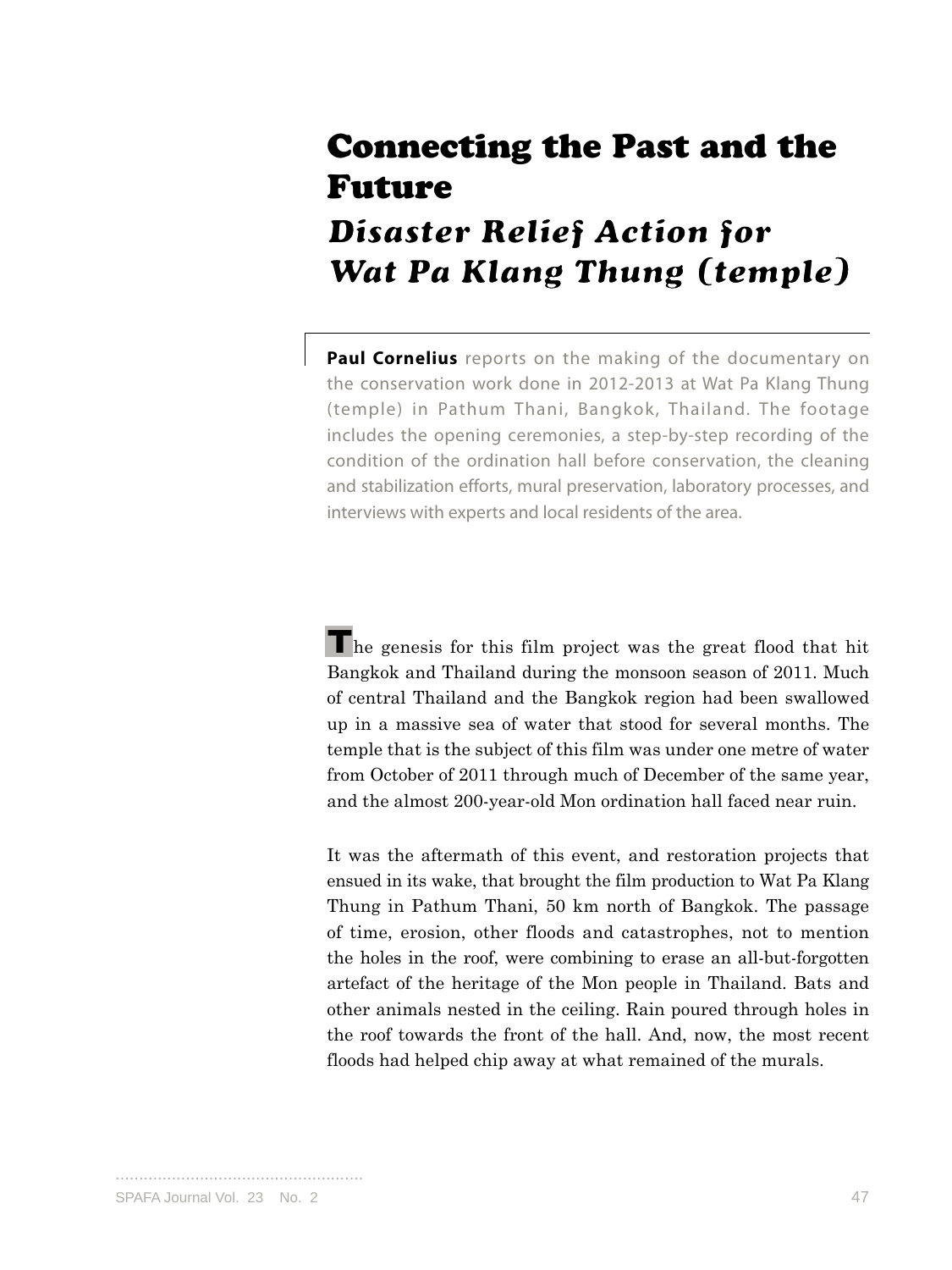When first built, it must have been a quite a different site: the only stone structure in the middle of a forest; a few Thai houses perched on stilts some distance away; maybe three monks or



*Floating in Bangkok (Pathum Thani), 2011*

fewer residing there; and an absolutely stunning display of Mon murals of the finest quality. Today, only bits and pieces remain, along with the rear wall that contains the most complete mural.

The selection of Wat Pa Klang Thung as the subject of this half-hour documentary came after consultations with Dr. M. R. Rujaya Abhakorn and the staff of the Southeast Asian Ministers of Education Organization's Regional Centre for Archaeology and Fine Arts (SEAMEO SPAFA). Dr. Rujaya himself had earlier been in discussions with Mon civic and cultural leaders about the particular interest and importance of this temple to their community. At first, SEAMEO SPAFA expressed the desire for a linear visual record of the day-to-day restoration and conservation efforts. As the producer and writer, as well as co-director of the project, I met with Dr. Rujaya and we both determined that it was possible to make a more substantial documentary. This would be a documentary that not only recorded the step-by-step procedures of the restoration and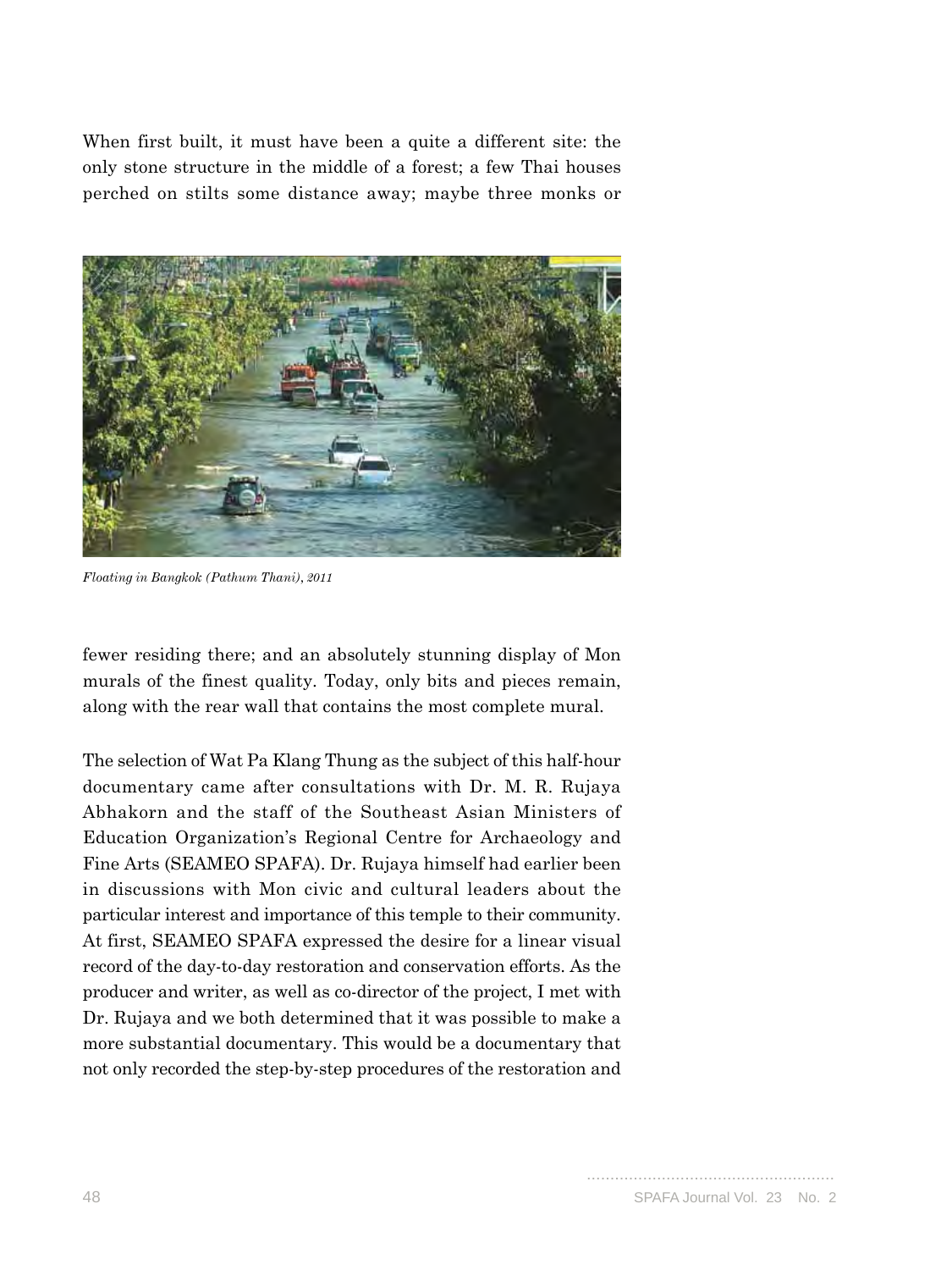conservancy but a film that also brings to light elements of Mon culture as well as provides a visual "text" that could be used as a template for future similar projects in Thailand and throughout Southeast Asia. This is precisely what the film achieves. It is not an "art film" or fictional narrative film that requires interpretation or explanation. Instead, it serves as a substantial effort to bring the interdisciplinary nature of film-making to bear on complex issues of culture, history, community identity as well as questions regarding the value, need, and degree of permanency of historical architectural conservation and restoration.

Disaster relief action for ordination hall of Wat Pa Klang Thung is a restoration project of an old 18-19<sup>th</sup> century Theravada Buddhist Ordination Hall that was flooded in 2011. The building is a good example of Ayutthayan wall-bearing architecture still standing with rare stucco decorations outside and mural paintings in the inner walls. The project cleaned up the building, repaired the damages to the paintings, and studied ways to mitigate the damage from future flooding. The site has been revived as a cultural learning centre.

These latter issues in particular inform the film in virtually every scene. It was clear that the devastation on the temple was widespread and whatever efforts made would be "a series of battles in a war that must eventually be lost." However, questions regarding the loss of culture and heritage are so fundamental in the modern world that the conservators of Wat Pa Klang Thung thought it necessary to fight these battles nonetheless. Such battles may even be more important for nations such as Thailand and other Southeast Asian states, especially because as emerging economies and cultures that have only recently "modernized," these

countries still possess vivid and tangible living connections to their heritage and history. Where elsewhere in the world these connections have already been broken, they persist, even just barely, in Southeast Asia. Thus the conservation of the temple would be important in maintaining that connection as long as possible. A filmic record, especially one focused on documenting the culture and heritage of the Mon community, would enable that connection to last in one fashion or another as long as the film itself endures – which could easily surpass the time left for the structure of the temple.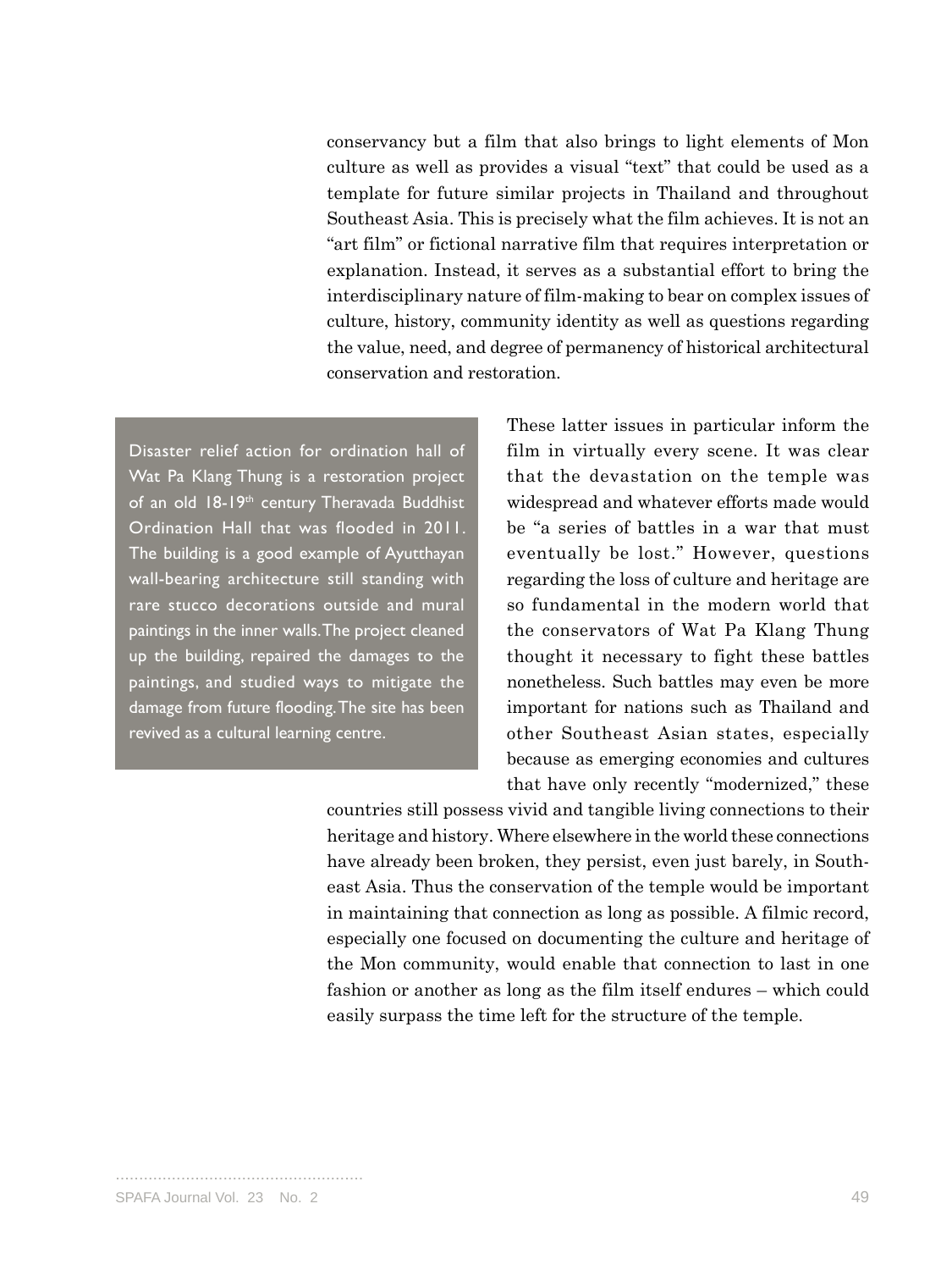On 13 June 2012, the production first brought its cameras to Wat Pa Klang Thung to record the dedication ceremony, which was held in the newer section of the temple grounds. The two-centuries-old ordination hall had just been opened for the first time in over a decade. The production documented the damage on film for the first time, as well as the lingering beauty in the dim, worn murals, especially those on the back wall of the hall. The contrast between the new buildings and the small, isolated ordination hall could not have been greater. The glitter, size, and magnificence of the current structures dwarfed the hall. Yet a large crowd of people from the local community had attended the restoration dedication. The appreciative recollections of community members as they moved between the two sites inspired the creation of the film's original title: Preserving the Past and Connecting with the Future: Pathum Thani's Wat Pa Klang Thung Conservation Project.



With partial funding from the Prince Claus Fund of the Netherlands, the film production team also benefitted from the invaluable contributions of its members. Dorn Ratanathatsanee worked for but a fraction of

*Exterior of temple (Wat Pa Klang Thung) prior to conservation efforts*

his normal fee as the project's co-director and cinematographer. He has more than 30 years of experience in producing and directing documentary films and television programming in Thailand, as well as working as a cinematographer on feature films.

A recent MUIC graduate from the Fine and Applied Arts (FAA) division's television major, Ornvera Assawaterakiat, was brought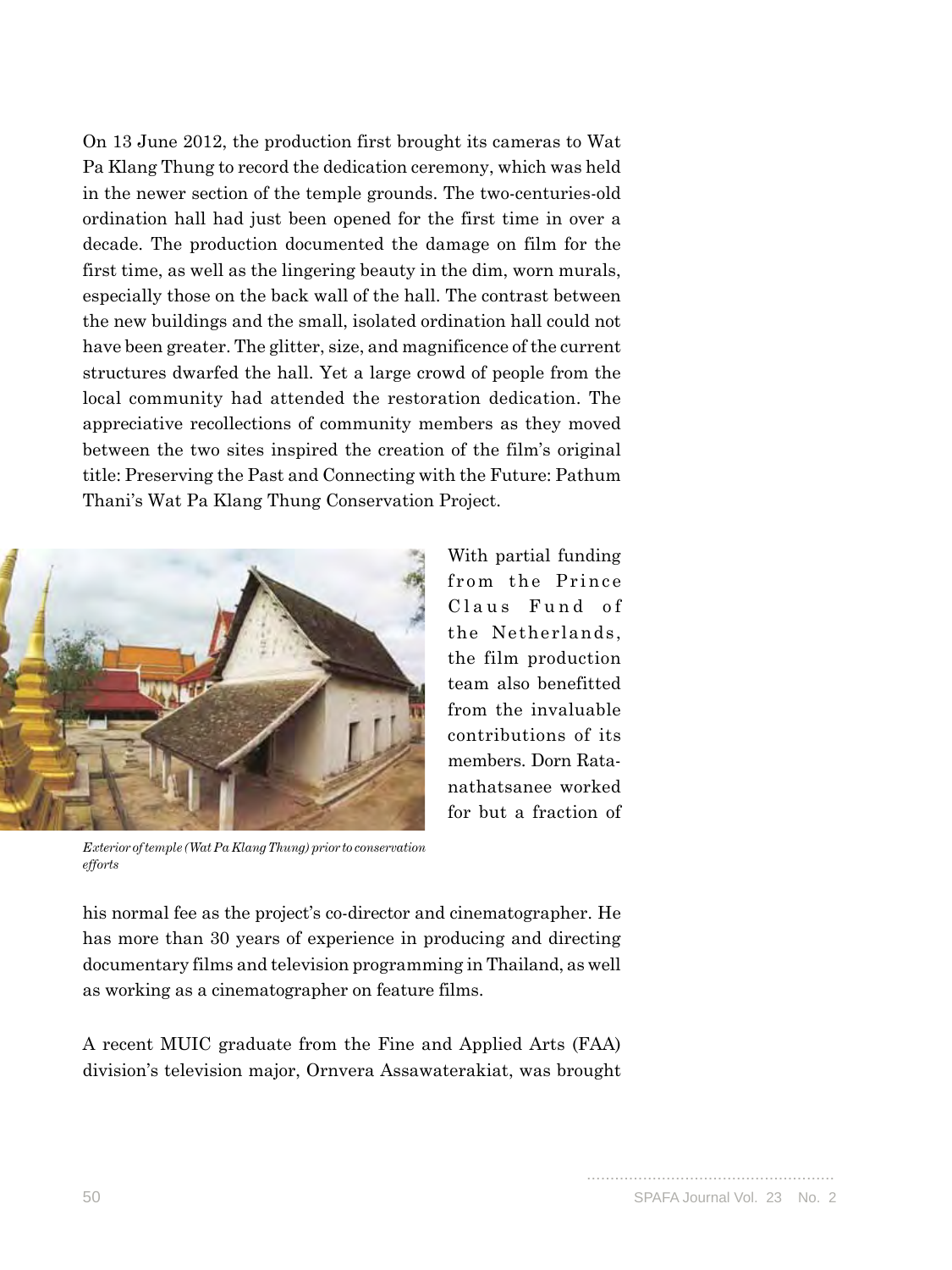on as an associate producer and production co-ordinator. He has experience in post-production, scripting, and planning for documentary filmmaking in such places as Ayutthaya, Thailand, and ethnographic documentary projects in Bangkok's Chinatown area.

Included in the production chronology and footage are the following:

- $\square$  Dedication ceremony and interviews with major participants from SEAMEO SPAFA and Mon community leaders.
- $\Box$  Pre-conservation video survey outside and inside of the ordination hall at Wat Pa Klang Thung.
- $\Box$  Video documentation of the recording of still photographs (in detail) of murals as well as an interview with a former monk and life-time resident of the nearby community.
- $\Box$  Video documentation of sampling from the murals and preparation for content analyses.
- $\Box$  Video footage of the preservation work in detail, including the salt removal process, wall panel cleaning, and stabilization efforts for the murals.
- $\Box$  Continuation of preservation work as it proceeded.
- $\Box$  Interviews with project experts and Mon cultural leaders.
- $\Box$  Interviews with local residents.
- $\Box$  A video documentation of the final project inside the temple.

As with any medium-to-large-scale production, no single person could possibly be responsible for every venue. It is not possible to be in two or three places simultaneously. Without a committed core production team, the project could never have been completed. Specialists from SEAMEO SPAFA and conservationists from Chiang Mai University, Silpakorn University, and the Thai Ministry of Culture's Department of Fine Arts also contributed to the conservation and restoration efforts at the ordination hall.

With professional background in film as well as experience in historical preservation in the United States, I produced the film by integrating and applying directions and perspectives of someone who had conserved and restored historical buildings and structures personally.

The film production dealt with a structure whose original builders possessed the skills and knowledge to ensure that their ever-soimpermanent constructions managed to last in good form for close to two centuries in humid and tropical environments. No direct

documentary history existed, at least as far as something as old as the ordination hall was concerned. While this did eliminate the ability to bring paper documentation to the film, it did not interfere with the next stage of the visual documentation.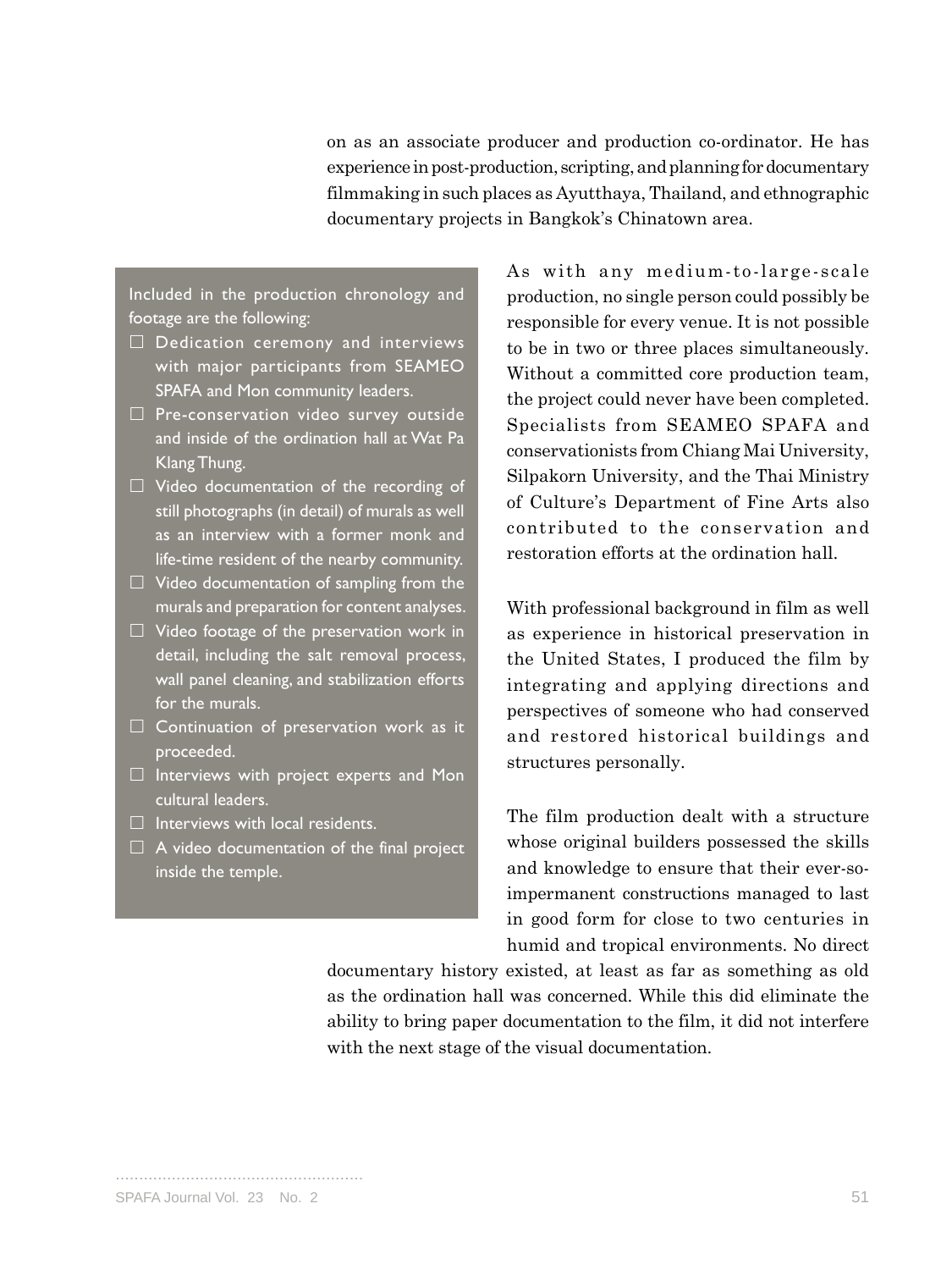

*Conservation efforts begin*

The documentary captures the initial assessment of the damage to, and structural integrity of, the hall. Probably, nothing – short of a tidal wave – erodes the traces of human activity faster than the atmosphere of the tropics. At the Wat Pa Klang Thung's ordination hall, cracks in the foundation, combined with humidity, and the assault of several floods over the past two hundred years, have taken much lustre out of the building. What was also damaging – that the assessment also discovered – was a surprise. The ordination hall had undergone earlier attempts at restoration and stabilization, but those efforts, in some respects, had made things worse – they created humidity and water pockets in the roof trusses through concrete "repairs." The original builders understood their climate better and had provided for a "breathing" building that would allow easier evaporation of problematic sources of water infiltration – a lesson from the ancestors that was ignored by their descendants.

The film production made at least twenty visits to the site of the ordination hall. It also made a visit to Silpakorn University's chemistry department, where their specialists were applying the latest techniques in assessing salt absorption in the walls –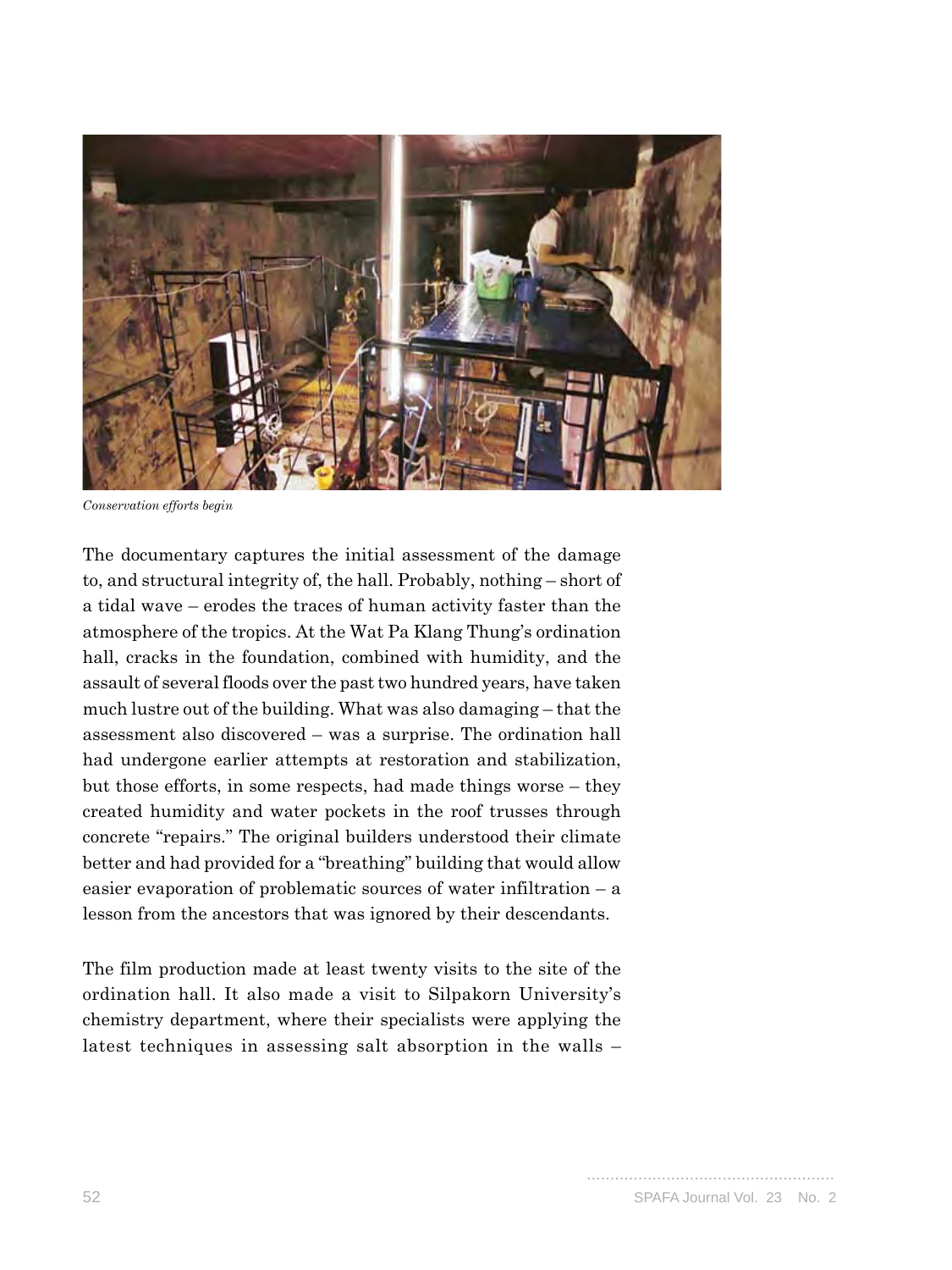

*Fine arts specialist cleans interior wall painting*

measured by examining samples of Sa paper used in the cleaning process – which caused the wall murals to crumble and fall away. Along the way, camera teams documented the cleaning of the murals; it was an especially painstaking task that took months. Through it all, however, the film also documented not only the resurrection of an aging ordination hall but

The film also documented not only the resurrection of an aging ordination hall but the cooperative spirit of specialists, interested outside conservators, such as the Prince Claus Fund, and most importantly the engagement of the local community in a project that rightfully owes its existence to them and their ancestors.

the cooperative spirit of specialists, interested outside conservators, such as the Prince Claus Fund, and most importantly the engagement of the local community in a project that rightfully owes its existence to them and their ancestors.

On two occasions, the production made a significant contribution not only to the ordination hall's history but to the understanding of the importance of the hall for the Mon and for Thailand's artistic history, in general. In the first instance, on the first day of filming,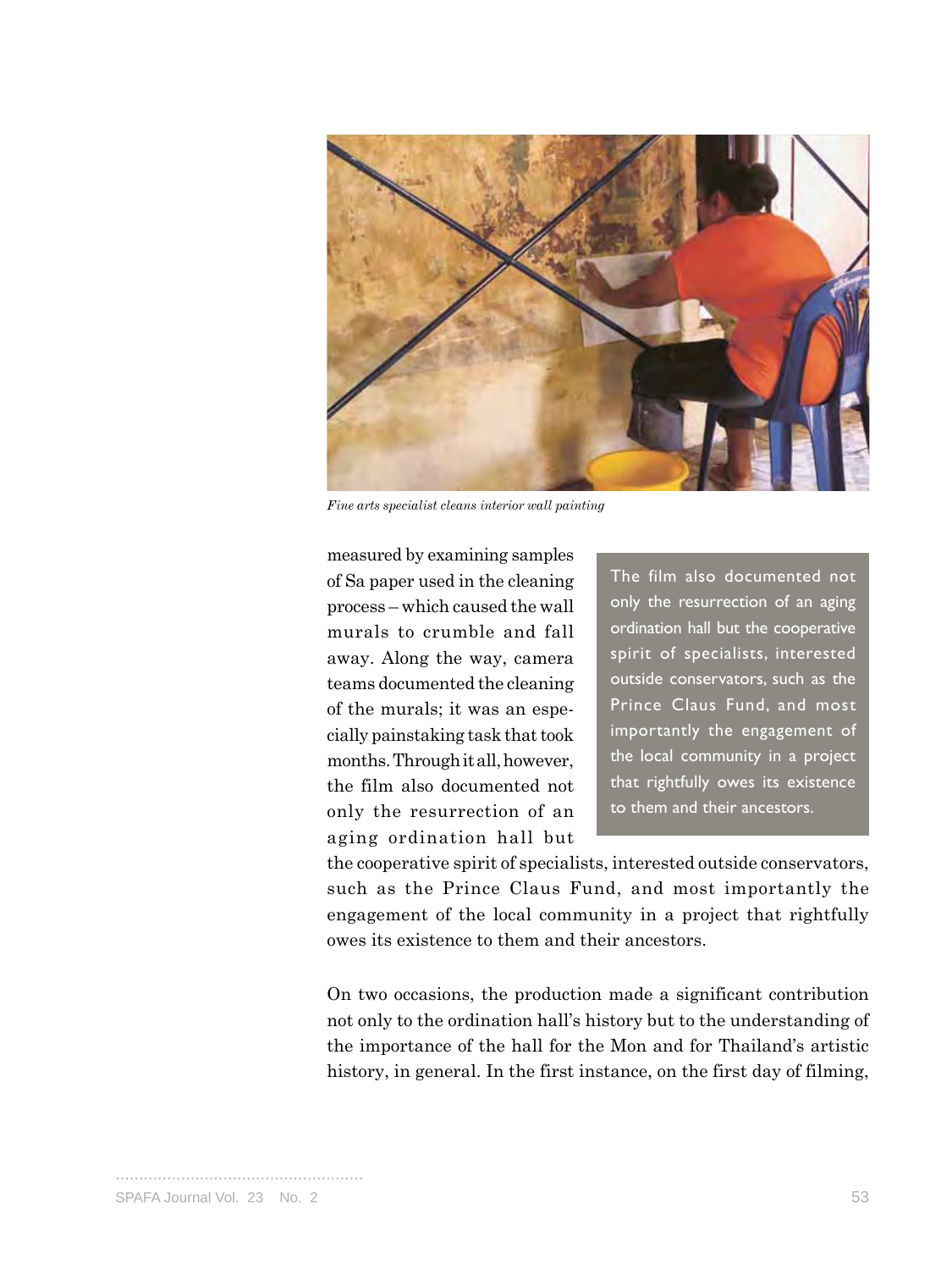

*Temple exterior as work nears its end*

a middle-aged woman looked in on the ordination hall and mentioned that her father had been a monk at the temple. Less than an hour later, she returned with him and he explained what life was like in the vicinity almost 45 years ago. Then, it was a place for about 70 families, almost all Mon, who lived in coconut and mango fields, surrounded by a forest. Three monks inhabited the temple. Sometimes, just one monk lived there. Today, the area is developed and crowded. Trucks, scooters, and cars pass down the street in a continual flow. Not a trace of that former life exists, except for the ordination hall itself. In its interview of this former monk, the film intercuts historical footage, and recreates that sense of isolation and the loss of a way of life on the verge of disappearing permanently.

A second interview was even more important. During the year-long filming, the production discovered a contemporary Mon artist at work on a new temple in the Pak Kret area of Bangkok. The camera teams visited Thepneramit Chitrakumkrai at his workplace, and brought him to Wat Pa Klang Thung. He identified the work of the original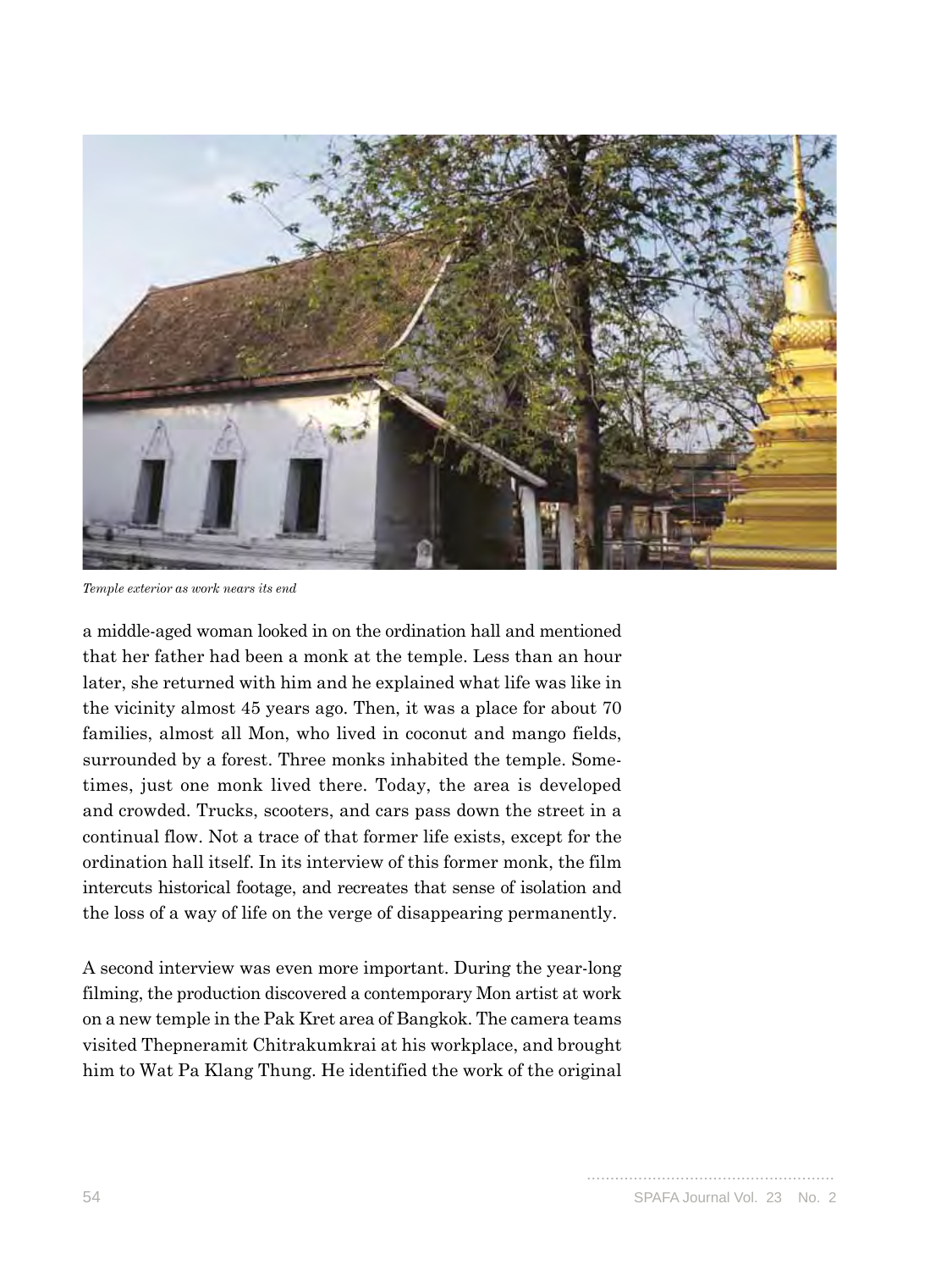

*Rear wall mural after conservation work*

artist as that of a master, probably a royal artist, and described the challenging conditions under which that person must have worked: drawing in freehand, using only candles, in heat and humidity, wearing a sarong, and climbing in and out of bamboo scaffolding. Not only does the contemporary artist seen in this film directly connect with the other artist who had been lost through the passage of time, he also presents an intimate understanding of the philosophy and religious and cultural motivations of his unknown and anonymous predecessor that enabled him to make something that speaks so directly to someone in the twenty-first century. Since that encounter with Thepneramit Chitrakumkrai, SEAMEO SPAFA invited him to Wat Pa Klang Thung on a regular basis to help cement the cultural heritage of today's Mon people with that of their ancestors.

These latter two examples of people whom the production found and incorporated in the story of the ordination hall exemplify the unique contribution that filmmaking can bring to the history and cultural